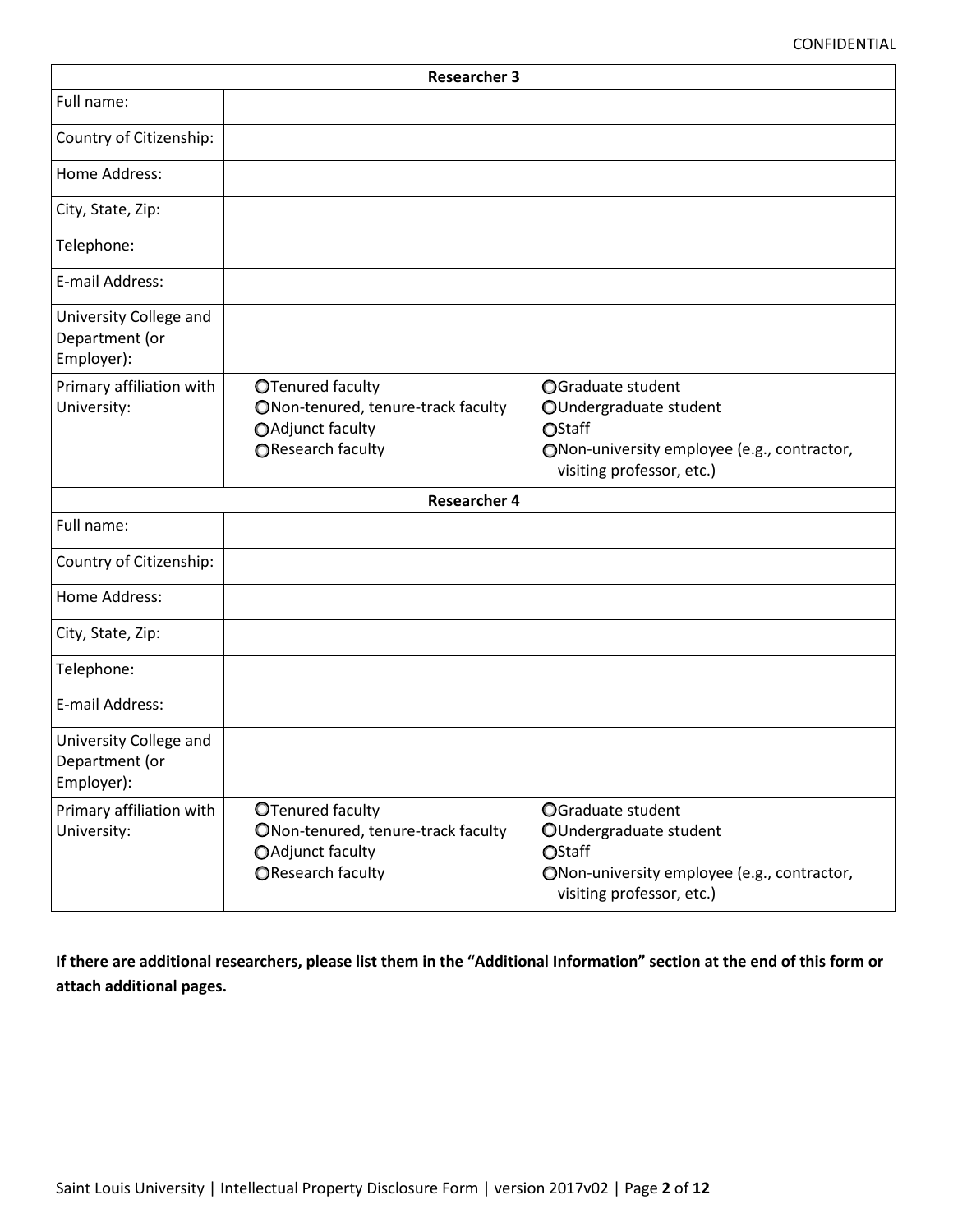| $\Box$ | $\Box$ |
|--------|--------|
| $\Box$ | $\Box$ |
| $\Box$ | $\Box$ |
| $\Box$ | $\Box$ |
| $\Box$ | $\Box$ |
| $\Box$ | $\Box$ |
|        |        |

 $\Box$ 

 $\Box$ 

 $\Box$ 

 $\Box$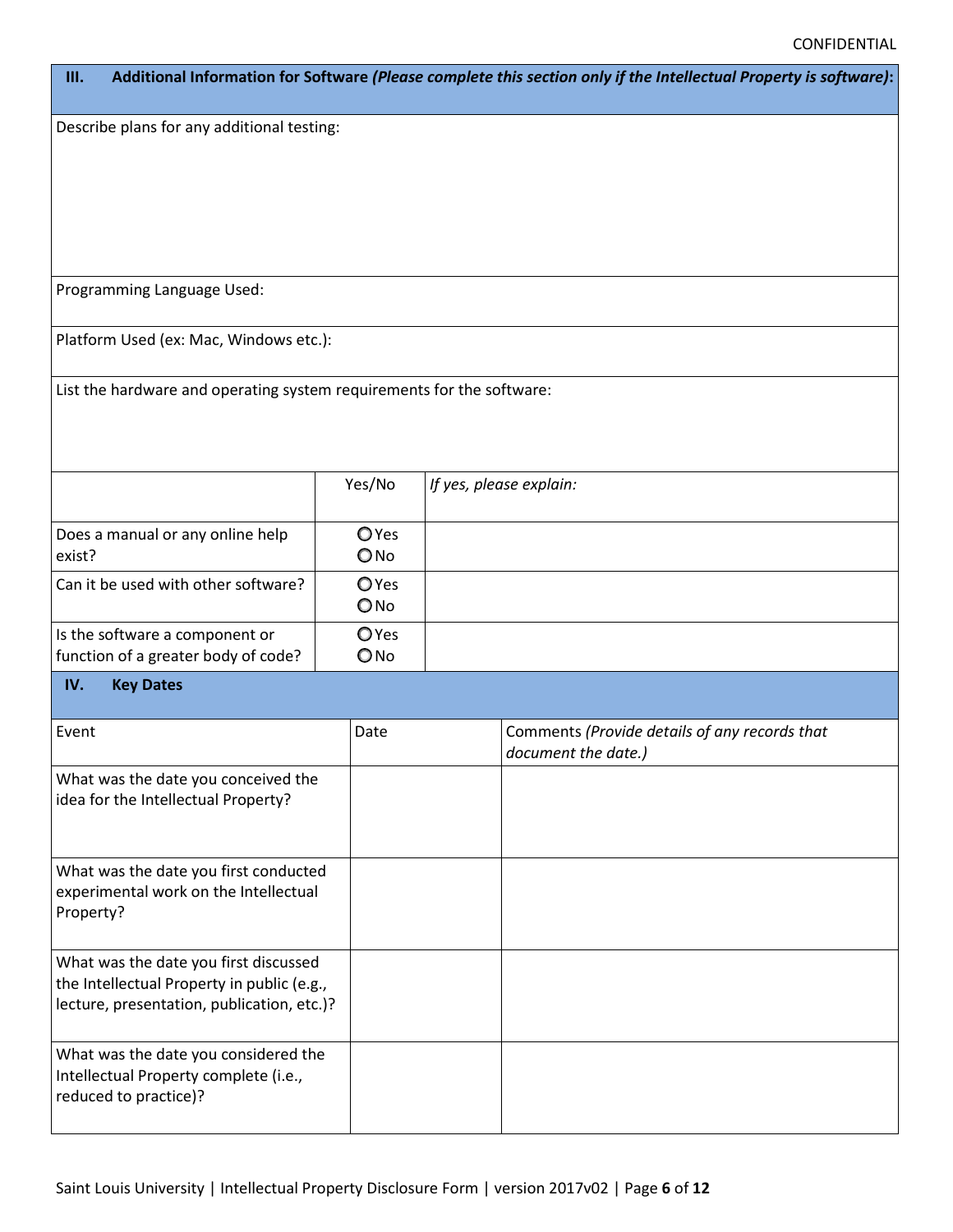$\begin{matrix} 0 \\ 0 \\ 0 \end{matrix}$  $\begin{matrix} 0 \\ 0 \\ 0 \end{matrix}$  $\begin{matrix} 0 \\ 0 \\ 0 \end{matrix}$  $\begin{matrix} 0 \\ 0 \\ 0 \end{matrix}$  $\begin{matrix} 0 \\ 0 \\ 0 \end{matrix}$  $\begin{matrix} 0 \\ 0 \\ 0 \end{matrix}$  $\begin{matrix} 0 \\ 0 \\ 0 \end{matrix}$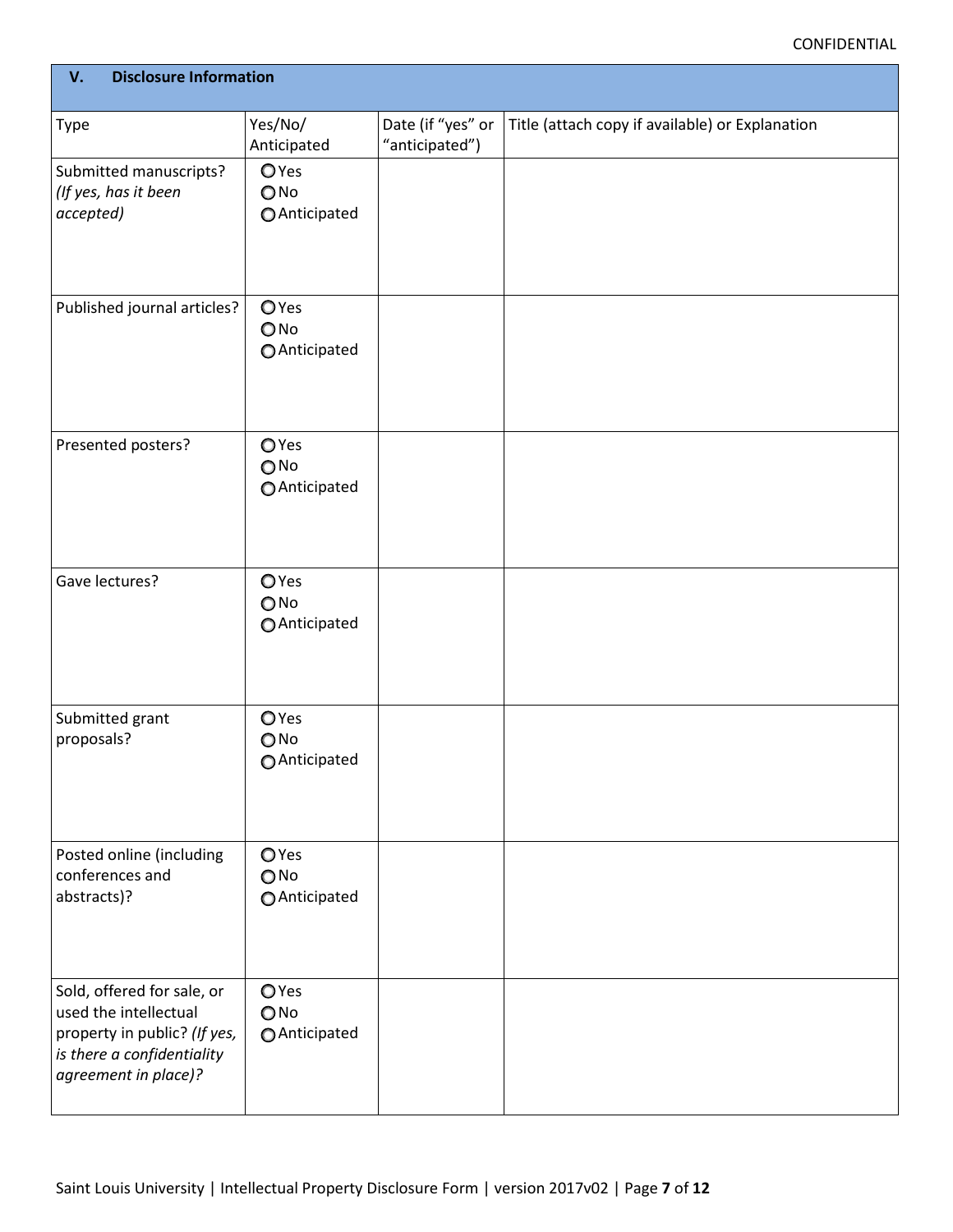$\Box$ 

 $\Box$  $\Box$  $\Box$  $\Box$  $\Box$  $\Box$  $\Box$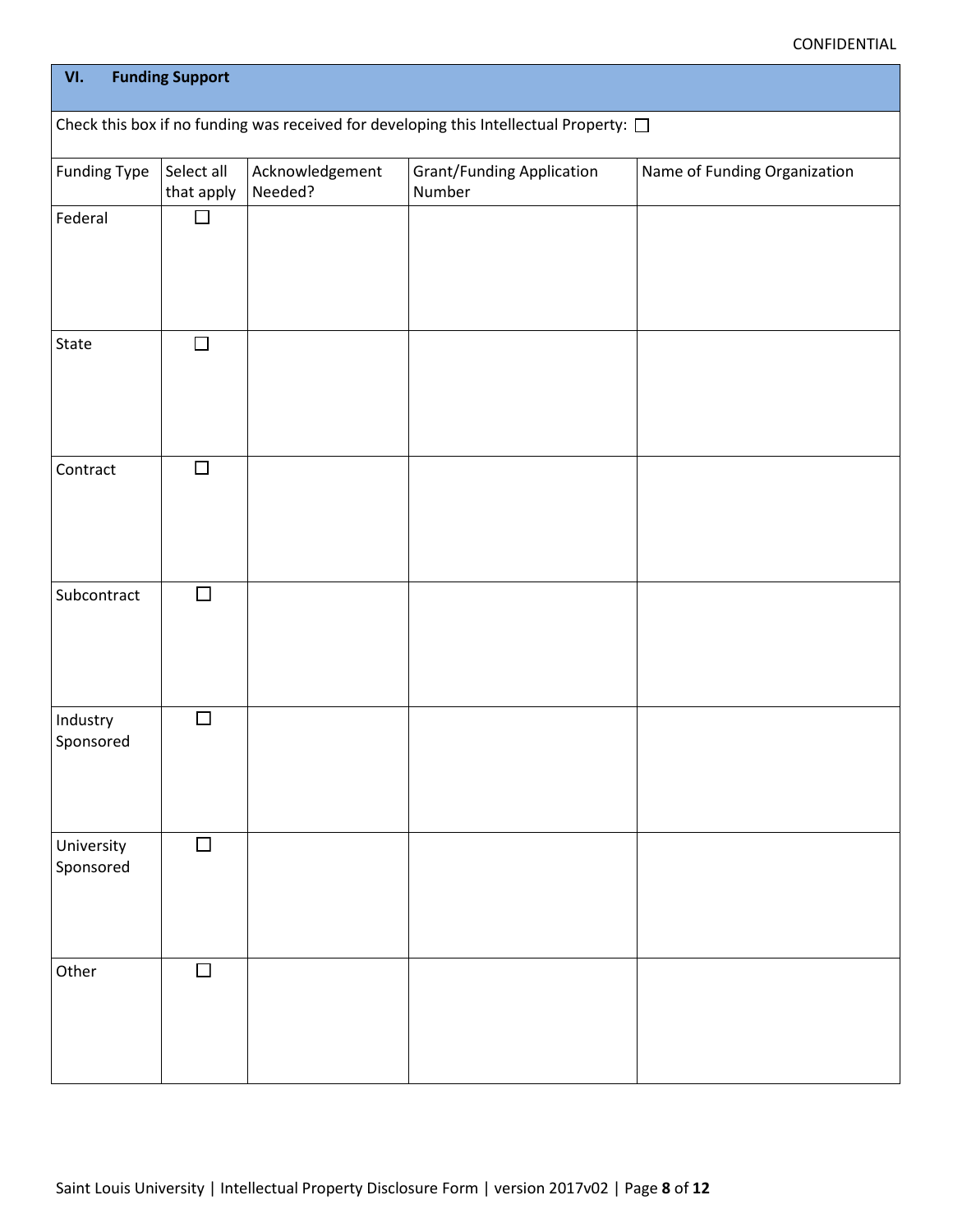$\circ$  $\circ$  $\overline{O}$  $\circ$  $\circ$  $\begin{matrix}0\\0\end{matrix}$  $\begin{matrix}0\\0\end{matrix}$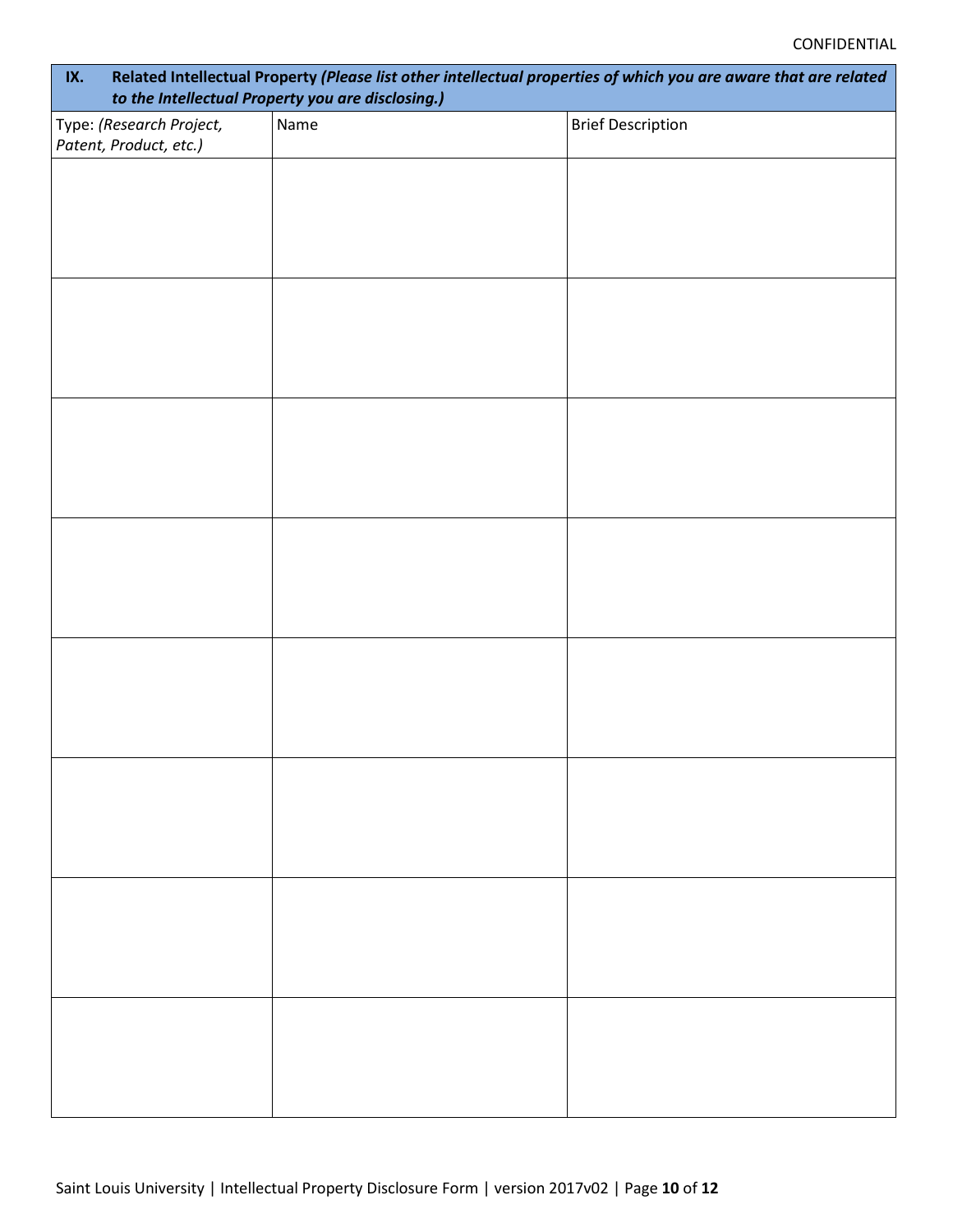| $0$ 0 0 0 |  |  |
|-----------|--|--|
| $0$ 0 0 0 |  |  |
| $0$ 0 0 0 |  |  |